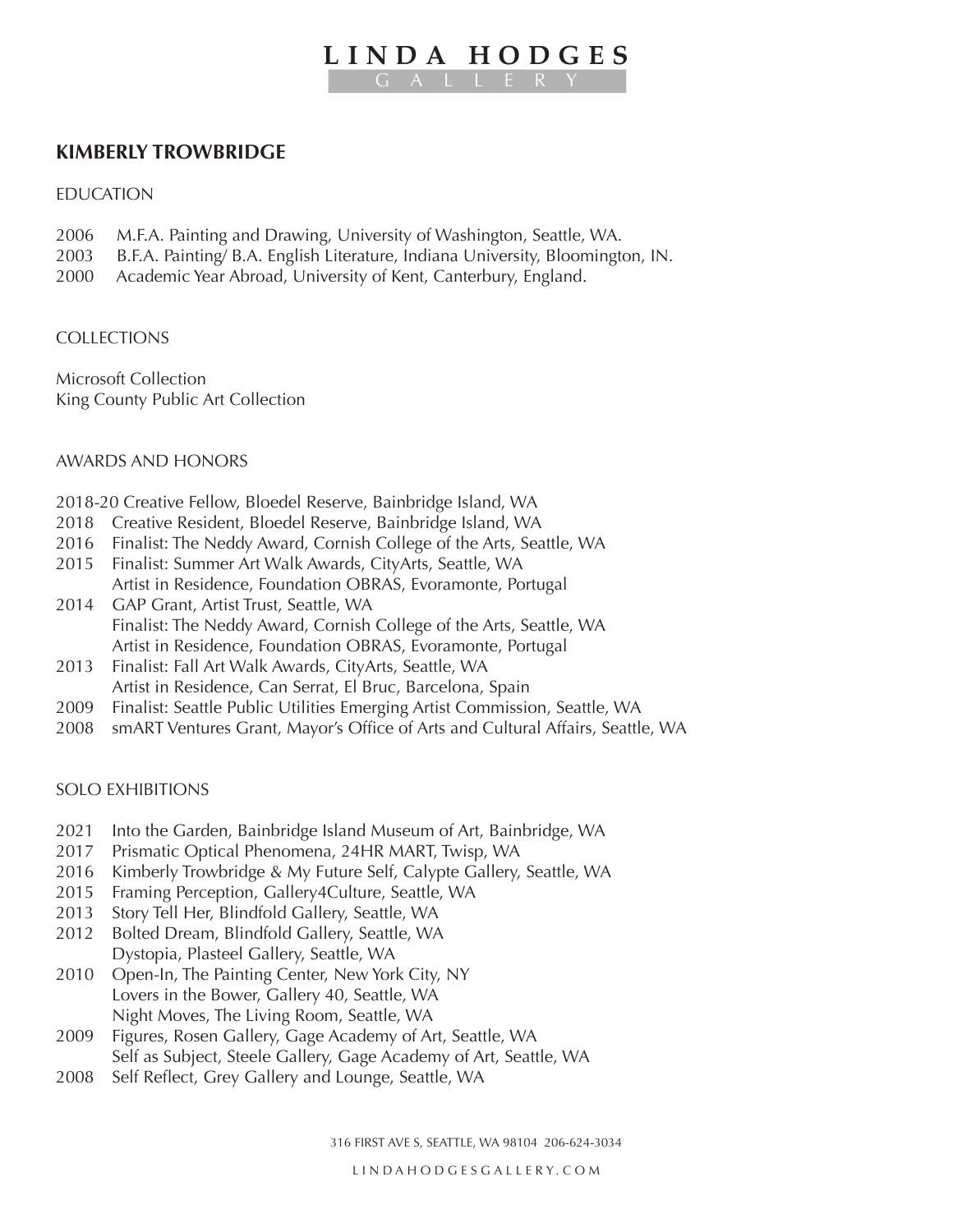### SELECTED GROUP EXHIBITIONS

| 2018      | Thick as Thieves, G. Gibson Gallery, Seattle, WA<br>The Trash Can School, Curated by Vonn Sumner, Basement Projects, Santa Ana, CA                             |
|-----------|----------------------------------------------------------------------------------------------------------------------------------------------------------------|
| 2017      | Works on Paper, Harris Harvey Gallery, Seattle, WA                                                                                                             |
|           | Revering Nature, Bainbridge Island Museum of Art, Bainbridge, WA                                                                                               |
|           | NW Nature, Seattle Art Museum Gallery, Seattle, WA                                                                                                             |
|           | Many Lands, Bridge Productions, Seattle, WA                                                                                                                    |
| 2016      | American Painting Today, V2, Seattle, WA                                                                                                                       |
|           | Neddy Aritst Awards: 20 Years, Pivot Art + Culture, Seattle, WA                                                                                                |
|           | Kimberly Trowbridge's Turn, Project TURN, Joe Bar, Seattle, WA                                                                                                 |
| 2015      | A Feast of Planes, Andrews Gallery, College of William and Mary, Williamsburg, VA                                                                              |
|           | Night Flowers and Super Powers, Valley and Taylor, Seattle, WA                                                                                                 |
|           | Out of Sight, Survey of Contemporary Northwest Art, King Street Station, Seattle, WA                                                                           |
| 2014      | BAM Biennial: Knock on Wood, Bellevue Arts Museum, Bellevue, WA                                                                                                |
|           | Neddy at Cornish Exhibition, Main Gallery, Cornish College of the Arts, Seattle, WA                                                                            |
|           | Beauty Was the Case that They Gave Me, Vignettes, Seattle, WA                                                                                                  |
|           | Poetry//Painting, Blindfold Gallery, Seattle, WA                                                                                                               |
| 2013      | Faces, Prographica, Seattle, WA                                                                                                                                |
|           | Artists of Prographica, Gallery Space, Bellevue College, Bellevue, WA                                                                                          |
| 2012      | Outside the Box: Inaugural Show, LxWxH, Seattle, WA                                                                                                            |
|           | Tenses of Landscape, Fine Arts Center Gallery, University of Arkansas, Fayetteville, AR                                                                        |
|           | Old ghost ranges, sunken rivers, come again, Main Gallery, Cornish College of the Arts, Seattle,                                                               |
| <b>WA</b> |                                                                                                                                                                |
|           | Decoy, Francine Seders Gallery, Seattle, WA                                                                                                                    |
|           | National Juried Exhibition, Juror: Dore Ashton, First Street Gallery, New York City, NY                                                                        |
|           | The Back View, Prographica, Seattle, WA                                                                                                                        |
|           | My Broken Loom, Curator/ Exhibiting artist, Steele Gallery, Gage Academy of Art, Seattle, WA<br>Differing Approaches: 4 Artists, Pulliam Gallery, Portland, OR |
|           | Refable, Cullom Gallery, Seattle, WA                                                                                                                           |
|           | RED CURRENT (sweet fruit), Roq La Rue Gallery, Seattle, WA                                                                                                     |
| 2011      | Cross-Section, Prographica, in association with Francine Seders, Seattle, WA                                                                                   |
|           | Inventing Illusive Space, Kirkland Arts Center, Kirkland, WA                                                                                                   |
|           | 4th National Juried Show, Juror: William Bailey, Prince Street Gallery, New York City, NY                                                                      |
|           | Breadth, Steele Gallery, Gage Academy of Art, Seattle, WA                                                                                                      |
|           | Redirect: Gage Teaching Artist Exhibition, Gage Academy of Art, Seattle, WA                                                                                    |
| 2010      | Introductions, Seattle Art Museum Gallery, Seattle, WA                                                                                                         |
|           | A Preview of Things to Come, Prographica, Seattle, WA                                                                                                          |
|           |                                                                                                                                                                |

## PUBLIC LECTURES/ PANELS/ ARTIST TALKS

- 2018 Public Lecture: Search for Arcadia: Cezanne, Delacroix, Poussin, Gage Academy of Art
- 2017 Public Lecture, Modern Landscape Painting, Gage Academy of Art, Seattle, WA
- 2016 Panelist/Juror, Gallery4Culture, Seattle, WA Public Lecture. Matisse, Hosted by Gage Academy at Capitol Cider, Seattle, WA

316 FIRST AVE S, SEATTLE, WA 98104 206-624-3034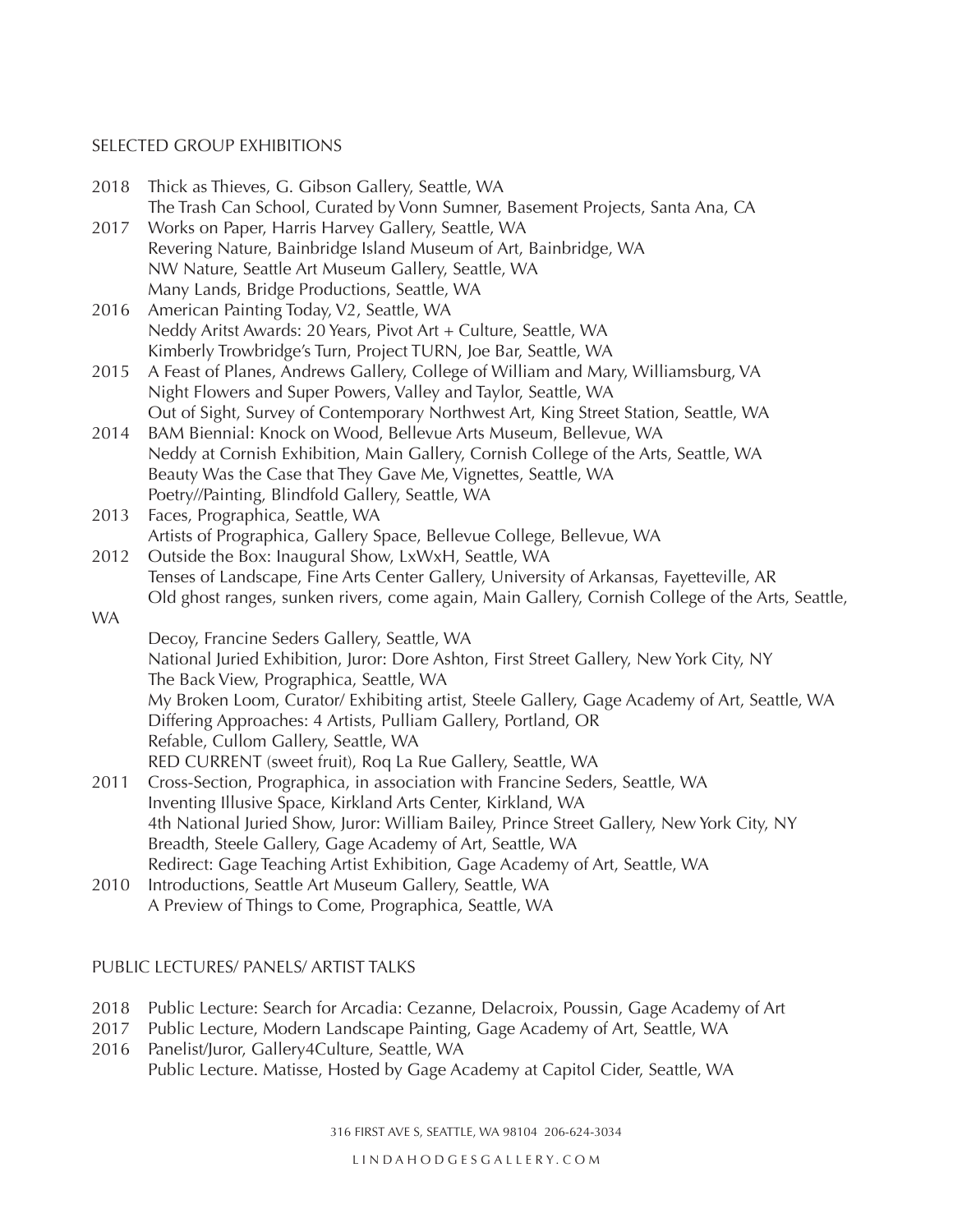- 2014 Visiting Artist. The Center for Visual Arts Gallery, Brookdale Community College, Lincroft, NJ. Visiting Artist/ Critic. BFA Painting Seminar. University of Washington, Seattle, WA. Installation/Art Event, Under the Catalonian Sun, Seattle Art Museum REMIX, Seattle, WA Guest Lecturer. Clark Art Talk Series, Clark College, Vancouver, WA
- 2013 Visiting Artist/ Critic. University of Arkansas, Fayetteville, AR Guest Artist. ArtTalk with Gary Faigin. Gage Academy of Art, Seattle, WA Guest Lecturer. Gore Fuss Studio, Olympia, WA
- 2012 Tour Guide/ Lecturer. Elles: from the Pompidou, Paris. Seattle Art Museum, Seattle, WA Panelist. On Representation and Abstraction. Francine Seders Gallery, Seattle, WA
- 2012 Visiting Artist/ Critic. School of Fine Arts, Indiana University, Bloomington, IN Panelist. Decoy. Francine Seders Gallery, Seattle, WA Panelist. Concept into Form. Prographica, Seattle, WA Curator's Lecture. Patterns of Thought. Gage Academy of Art, Seattle, WA Panelist. Contemporary Art and Design. Art Institute of Seattle, Seattle, WA
- 2011 Visiting Artist/ Critic. Western Washington University, Bellingham, WA Panelist. Sustenance: Mastery. Cornish College of the Arts, Seattle, WA Panelist. Contemporary Art and Design. Art Institute of Seattle, Seattle, WA

## SELECTED REVIEWS/ FEATURES/ MENTIONS

Clemans, Gayle. "In an increasingly expensive Seattle, artist residencies provide much-needed space and support." Seattle Times. 19 Feb 2019. https://www.seattletimes.com/entertainment/visual-arts/in-an-increasingly-expensive-seattle-artist-residencies-provide-much-needed-space-and-support/

Perhach, Paulette. "In Seattle, Creating Community by Collecting Art and Artists." New York Times. 9 Jan 2019. < https://www.nytimes.com/2019/01/09/arts/design/show-us-your-wall-shaun-kardinal.html>

Manitach, Amanda. Edwards, Miguel. "The Unstoppable Kimberly Trowbridge." CityArts. Web. 1 April 2015. < http://cityartsonline.com/articles/unstoppable-kimberly-trowbridge>

Manitach, Amanda. "Sketchbook Porn: Kimberly Trowbridge." City Arts. Web. 22 Oct 2014. < http://cityartsonline.com/articles/sketchbook-porn-kimberly-trowbridge>

Langner, Erin. "Best in Show." New American Paintings. Web. 11 Nov 2013.

<http://newamericanpaintings.com/blog/best-show-painting-highlights-seattle%E2%80%99s-affordableart-fair>

Buben, Jeremy. "Seeking New Best Friend." Art Nerd Seattle. Web. 8 Nov 2013.

<http://art-nerd.com/seattle/seeking-new-best-friend>

Can Serrat. "Meet the Artist: Kimberly Trowbridge." Can Serrat. Web. 24 Oct 2013.

<http://www.canserratart.com/2013/10/meet-artist-kimberly-trowbridge.html>

Manitach, Amanda. "Fall Art Walk Awards Finalists." CityArts. Web. 2 Oct 2013.

<http://www.cityartsonline.com/articles/fall-art-walk-awards-finalists>

Graves, Jen. "Facing Painting." The Stranger. Web. 25 Sept 2013.

<http://www.thestranger.com/seattle/facing-painting/Content?oid=17825488>

316 FIRST AVE S, SEATTLE, WA 98104 206-624-3034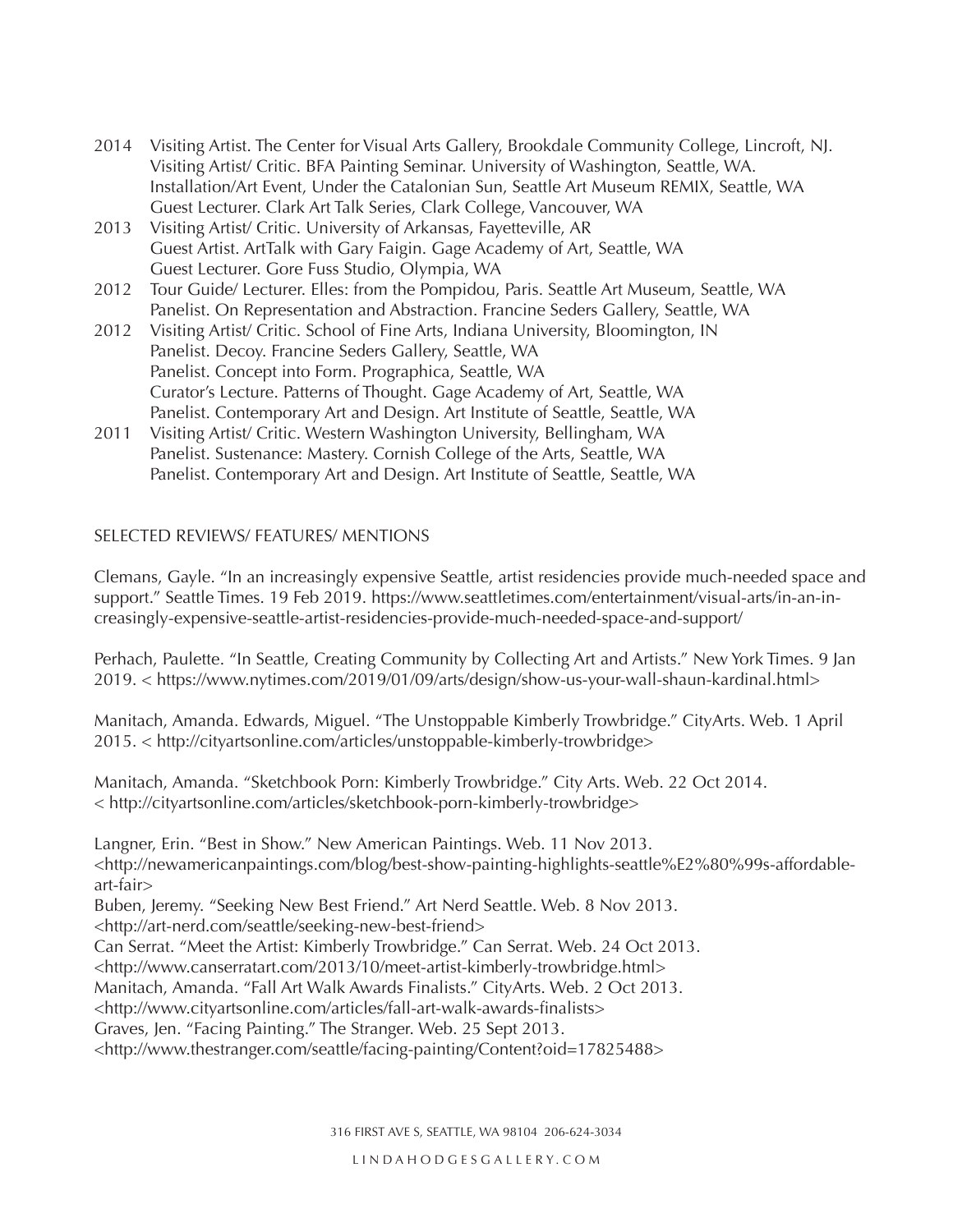Cover Art. The Stranger. May 16 - 22, 2012. Vol. 21, No. 37. <http://www.thestranger.com/seattle/CoverArt?oid=13667893&year=2012>

Milosovich, Pete. "Fatalities of the Heart." SeattleArtBloc. Web. 26 May 2012. < http://www.seattleartbloc.com/index.html>

Rumold, Danila. "My Broken Loom." Contemplative Process. Web. 15 May 2012. <http://contemplativeprocess.wordpress.com/2012/05/15/my-broken-loom>

Graves, Jen. "The Stranger Suggests: Kimberly Trowbridge." The Stranger. Web. 2 May 2012. <http://www.thestranger.com/Suggests/2012/05/02>

Bartels, Andrew. "My Broken Loom." Visual Art Source. Web. 28 April 2012. < http://www.visualartsource.com/index.php?page=editorial&pcID=26&aID=1203>

Manitach, Amanda. "Bolted Dream and Blindfold." City Arts Magazine. Web. 18 April. 2012. < http://www.cityartsonline.com/blog/2012/04/bolted-dream-and-blindfold>

Bartels, Andrew. "The Way Thought Moves." The Monarch Review. Web. 11 April. 2012. <http://www.themonarchreview.org/the-way-thought-moves>

Graves, Jen. "Currently Hanging: A Great Big Luscious Painting by Kimberly Trowbridge and Other Sweet Fruits." The Stranger Slog. Web. March, 2012. <http://slog.thestranger.com/slog/archives/2012/ 03/23/currently-hanging-a-great-big-luscious-painting-by-kimberly-trowbridge-and-other-sweet-fruits>

Bartels, Andrew. "Inventing an Illusive Space." Artdish Magazine. Web. Aug, 2011. < http://www.artdish.com/feature.aspx?ID=114>

Langner, Erin. "Artist vs. Studio: Kimberly Trowbridge." New American Paintings. Web. 7 July. 2010. < http://newamericanpaintings.wordpress.com/2011/07/07/artist-vs-studio-kimberly-trowbridge/>

"Kimberly Trowbridge." The Monarch Review. Web. 13 March. 2011. <http://www.themonarchreview.org/kimberly-trowbridge/>

Bartels, Andrew. "Gallery 40: Space as Medium." Artdish. Web. 23 Sept. 2010. <http://www.artdish.com/post/2010/09/23/Gallery-40-Space-as-Medium.aspx>

Shafkind, Erin. "Erin Shafkind's Illustrated Studio Tours, Part 5: Kimberly Trowbridge." City Arts. Web. 24 August 2010. <http://www.cityartsmagazine.com/blog/2010/08/trowbridge>

Davis, Brangien. "Pleased to Meet You." Seattle Magazine. March 2010: 107. Full-page image.

Demetre, Jim. "Kimberly Trowbridge at Gage Academy." Artdish. Editor's Picks. Web. 17 Feb. 2009. <http://www.artdish.com/ubbcgi-bin/ultimatebb.cgi?ubb=get\_topic&f=39&t=000400>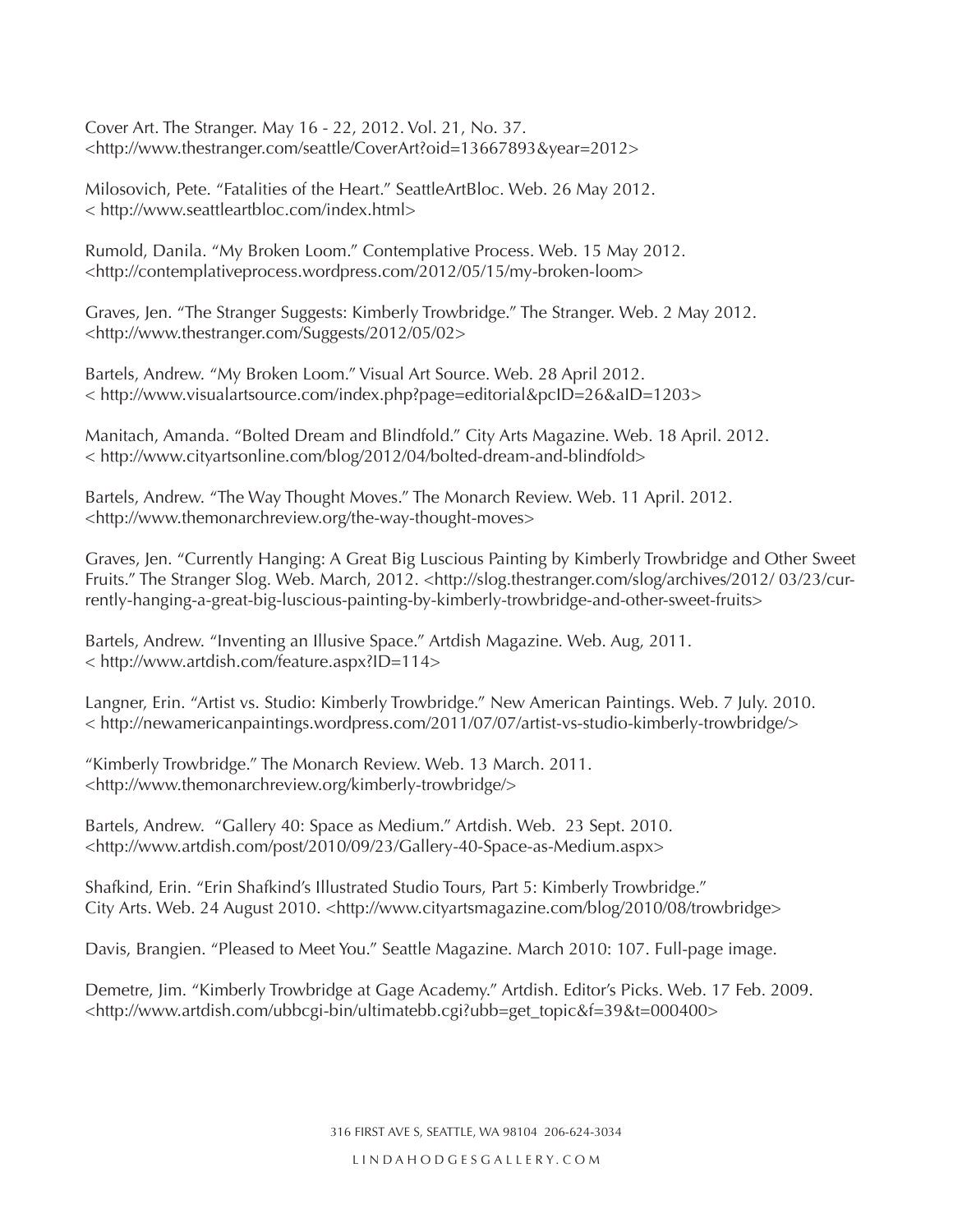Nichols, Thea Liberty. "Hanging with Paintings in Suspend." ARTslant Chicago. Web. 1 Jan. 2009. <http://www.artslant.com/chi/articles/show/4117>

Pothast, Emily. "Trowbridge's Archetypal Acts of Creation." Translinguistic Other. Web. 15 Dec 2008. <http://emilypothast.wordpress.com/2008/12/15/kimberly-trowbridges-archetypal-acts-of-creation/>

INTERVIEWS:

Guppy, Nancy. "Color to the Masses with Artist Kimberly Trowbridge." Art Zone, The Seattle Channel, 6 March 2015. < http://www.seattlechannel.org/videos?videoid=x53082>

Hytone, David. The Makers Podcast. Episode 15. 4 March 2015. <https://itunes.apple.com/us/podcast/themakers-podcast/id940287175>

Smith, Emilie. "Kimberly Trowbridge: Physical Memory." Bellevue Arts Museum 2014 Biennial: Knock on Wood. < https://www.facebook.com/video.php?v=10153001910440589&pnref=story>

Neddy Award Finalist, Cornish College of the Arts, Reel Girls Production: https://vimeo.com/106095662.

Uitti, Jake. "The Artist Currently Known as Kim Trowbridge." The Monarch Review. Web. 11 Feb 2014. < http://www.themonarchreview.org/the-artist-currently-known-as-kim-trowbridge/>

Arnold, Sharon. "Dear Diary: Kimberly Trowbridge." Art Nerd. Web. 16 Nov 2013. <http://art-nerd.com/seattle/dear-diary-kimberly-trowbridge>

King, Sam. "Tenses of Landscape (pt.3)." Midwest Capacity. Web. October 2012. < http://mwcapacity.wordpress.com/2012/10/15/tenses-of-landscape-pt-3> www.kimberlytrowbridge.com

Manitach, Amanda. "Kimberly Trowbridge: a brief questionnaire." Documents from the Living Room. Web. 10 Nov 2010. <http://livingroomart.tumblr.com/post/1536564895/trowbridge>

Huberman, Bond. "The Enquiring Mind." Seattle City Arts Magazine. November 2009: 41-47.

Veltcamp, Joey. "Kimberly Trowbridge." Best Of. Web. 8 May 2009. <http://joeyveltkamp.blogspot.com/2009/05/kimberly-trowbridge.html>

Arnold, Sharon. "Interview, Kimberly Trowbridge." Dimensions Variable. Web. 2 May 2009. <http://dimensionsarevariable.blogspot.com/2009/05/interview-kimberly-trowbridge.html>

#### TEACHING EXPERIENCE

2015-Current Director, The Trowbridge Atelier: Modernist Color Gage Academy of Art, Seattle, WA <http://www.gageacademy.org/trowbridge>

316 FIRST AVE S, SEATTLE, WA 98104 206-624-3034

LINDAHODGESGALLERY.COM